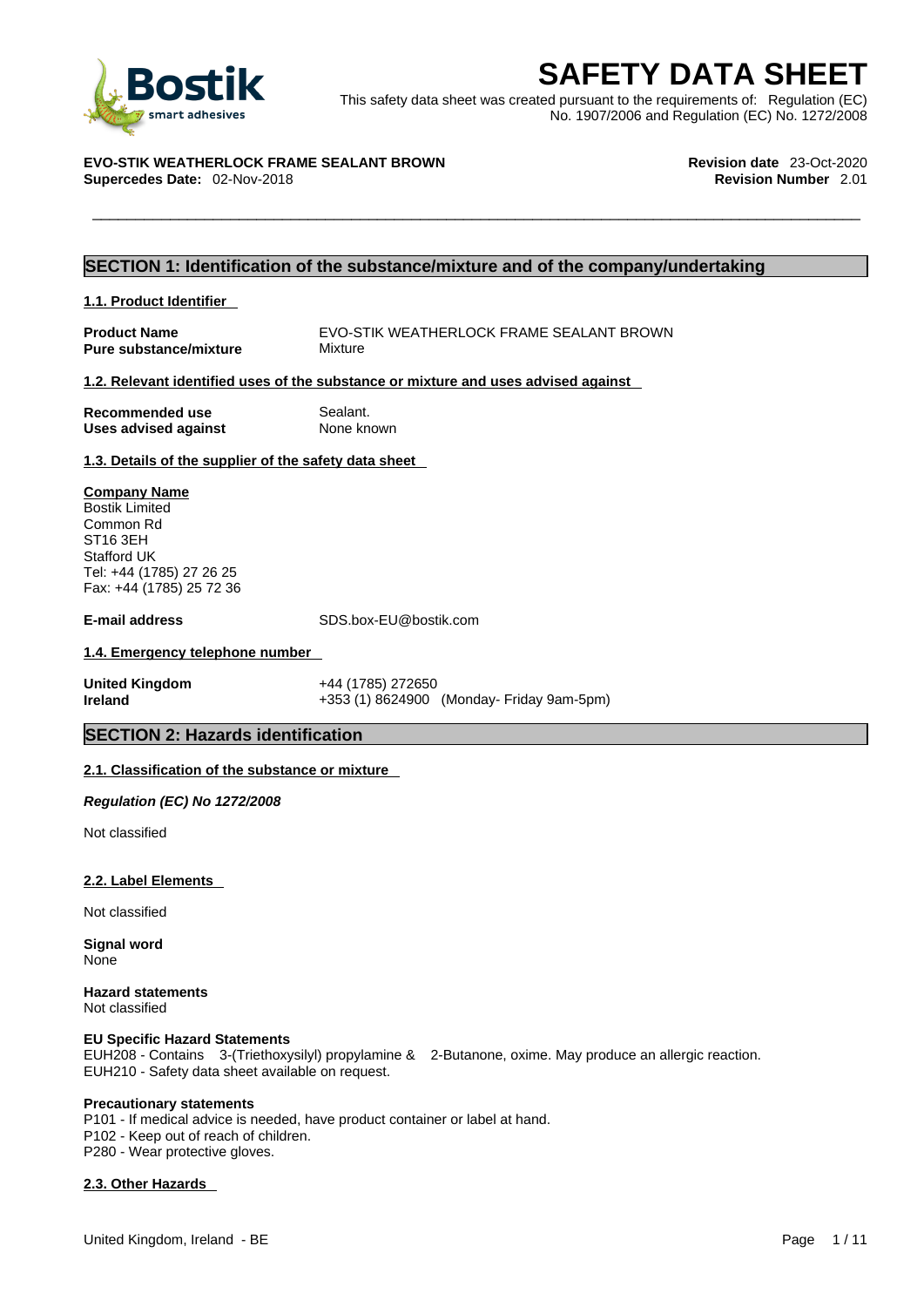**Supercedes Date:** 02-Nov-2018 **Revision Number** 2.01

\_\_\_\_\_\_\_\_\_\_\_\_\_\_\_\_\_\_\_\_\_\_\_\_\_\_\_\_\_\_\_\_\_\_\_\_\_\_\_\_\_\_\_\_\_\_\_\_\_\_\_\_\_\_\_\_\_\_\_\_\_\_\_\_\_\_\_\_\_\_\_\_\_\_\_\_\_\_\_\_\_\_\_\_\_\_\_\_\_ **EVO-STIK WEATHERLOCK FRAME SEALANT BROWN Revision date** 23-Oct-2020

Small amounts of ethanol (CAS 64-17-5) are formed by hydrolysis and released upon curing Small amounts of methanol (CAS 67-56-1) are formed by hydrolysis and released upon curing Small amounts of 2-butanone, oxime (CAS 96-29-7) are formed by hydrolysis and released upon curing

#### **PBT & vPvB**

This mixture contains no substance considered to be persistent, bioaccumulating or toxic (PBT). This mixture contains no substance considered to be very persistent nor very bioaccumulating (vPvB).

### **SECTION 3: Composition/information on ingredients**

#### **3.1 Substances**

Not applicable

#### **3.2 Mixtures**

| <b>Chemical name</b>              | <b>EC No</b> | <b>CAS No</b> | Weight-%  | <b>Classification</b><br>according to<br><b>Regulation (EC)</b><br>No. 1272/2008<br>[CLP]  | <b>Specific</b><br>concentration limit<br>(SCL) | <b>REACH</b><br><b>Registration</b><br><b>Number</b> |  |
|-----------------------------------|--------------|---------------|-----------|--------------------------------------------------------------------------------------------|-------------------------------------------------|------------------------------------------------------|--|
| 2-Butanone, oxime                 | 202-496-6    | 96-29-7       | $0.1 - 1$ | Acute Tox. 4<br>(H312)<br>Eye Dam. 1<br>(H318)<br>Skin Sens, 1<br>(H317)<br>Carc. 2 (H351) |                                                 | 01-2119539477-<br>28-XXXX                            |  |
| 3-(Triethoxysilyl)<br>propylamine | 213-048-4    | 919-30-2      | $0.1 - 1$ | Skin Corr, 1B<br>(H314)<br>Skin Sens. 1<br>(H317)<br>Acute Tox, 4<br>(H302)                |                                                 | 01-2119480479-<br>24-XXXX                            |  |
| Titanium dioxide                  | 236-675-5    | 13463-67-7    | $0.1 - 1$ | Carc. 2 (H351i)                                                                            |                                                 | 01-2119489379-<br>17-XXXX                            |  |

#### **Full text of H- and EUH-phrases: see section 16**

Note:  $\wedge$  indicates not classified, however, the substance is listed in section 3 as it has an OEL

This product does not contain candidate substances of very high concern at a concentration >=0.1% (Regulation (EC) No. 1907/2006 (REACH), Article 59)

### **SECTION 4: First aid measures**

#### **4.1. Description of first aid measures**

| <b>General advice</b> | If medical advice is needed, have product container or label at hand. Show this safety<br>data sheet to the doctor in attendance. |
|-----------------------|-----------------------------------------------------------------------------------------------------------------------------------|
| <b>Inhalation</b>     | Remove to fresh air. IF exposed or concerned: Get medical advice/attention.                                                       |
| Eye contact           | Rinse thoroughly with plenty of water for at least 15 minutes, lifting lower and upper<br>eyelids. Consult a doctor.              |
| <b>Skin contact</b>   | Wash skin with soap and water. In the case of skin irritation or allergic reactions see a<br>doctor.                              |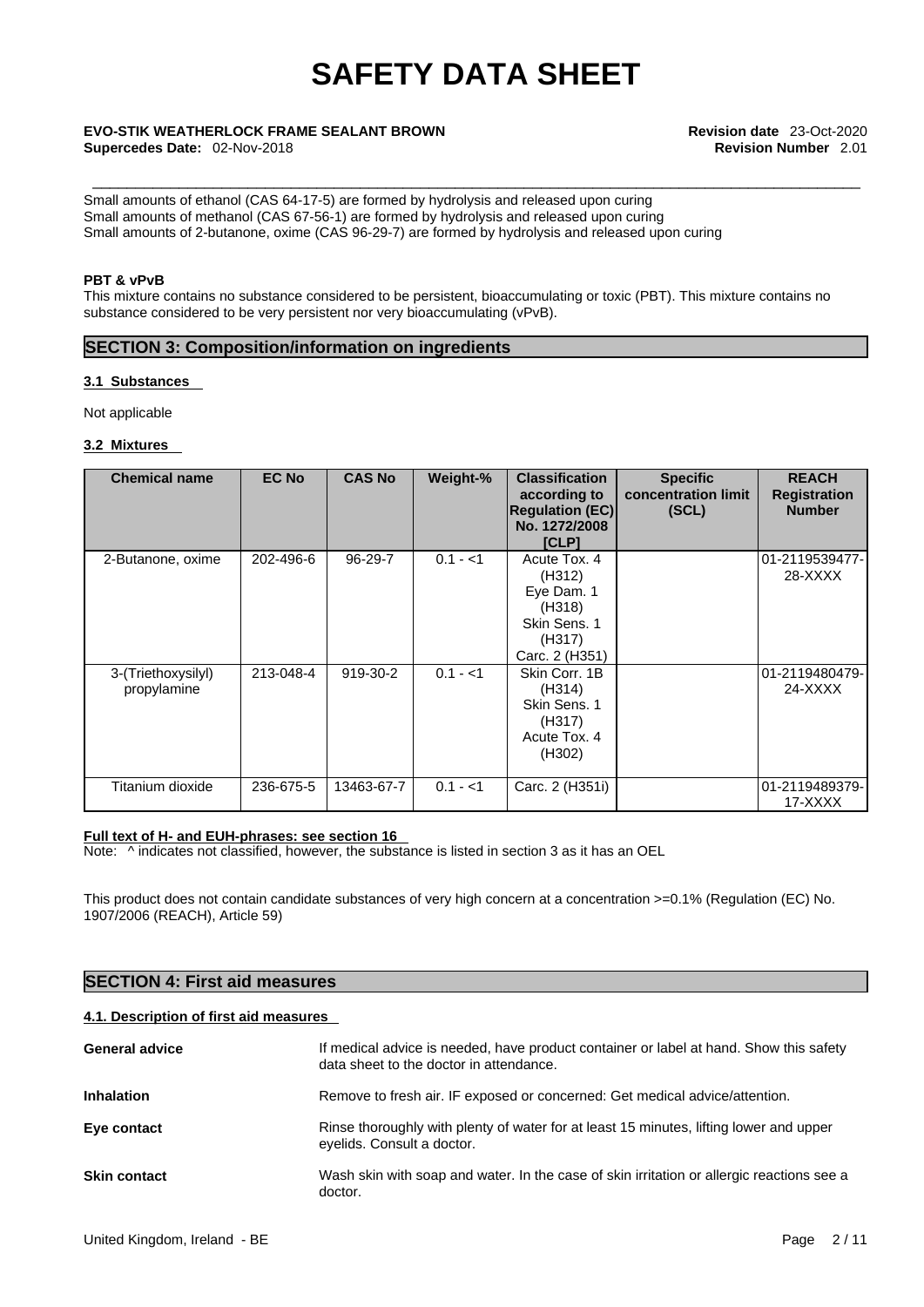# \_\_\_\_\_\_\_\_\_\_\_\_\_\_\_\_\_\_\_\_\_\_\_\_\_\_\_\_\_\_\_\_\_\_\_\_\_\_\_\_\_\_\_\_\_\_\_\_\_\_\_\_\_\_\_\_\_\_\_\_\_\_\_\_\_\_\_\_\_\_\_\_\_\_\_\_\_\_\_\_\_\_\_\_\_\_\_\_\_ **EVO-STIK WEATHERLOCK FRAME SEALANT BROWN Revision date** 23-Oct-2020

| Ingestion                                                        | Clean mouth with water. Do NOT induce vomiting. Drink 1 or 2 glasses of water. Never<br>give anything by mouth to an unconscious person.                    |
|------------------------------------------------------------------|-------------------------------------------------------------------------------------------------------------------------------------------------------------|
| 4.2. Most important symptoms and effects, both acute and delayed |                                                                                                                                                             |
| <b>Symptoms</b>                                                  | No information available.                                                                                                                                   |
|                                                                  | 4.3. Indication of any immediate medical attention and special treatment needed                                                                             |
| Note to doctors                                                  | Treat symptomatically.                                                                                                                                      |
| <b>SECTION 5: Firefighting measures</b>                          |                                                                                                                                                             |
| 5.1. Extinguishing media                                         |                                                                                                                                                             |
| Suitable extinguishing media                                     | Use extinguishing measures that are appropriate to local circumstances and the<br>surrounding environment.                                                  |
| Unsuitable extinguishing media                                   | Full water jet. Do not scatter spilled material with high pressure water streams.                                                                           |
| 5.2. Special hazards arising from the substance or mixture       |                                                                                                                                                             |
| chemical                                                         | Specific hazards arising from the Thermal decomposition can lead to release of toxic and corrosive gases/vapours.                                           |
| 5.3. Advice for firefighters                                     |                                                                                                                                                             |
| Special protective equipment for<br>fire-fighters                | Firefighters should wear self-contained breathing apparatus and full firefighting turnout<br>gear. Use personal protection equipment.                       |
| <b>SECTION 6: Accidental release measures</b>                    |                                                                                                                                                             |
|                                                                  | 6.1. Personal precautions, protective equipment and emergency procedures                                                                                    |
| <b>Personal precautions</b>                                      | Ensure adequate ventilation. Avoid contact with skin, eyes or clothing.                                                                                     |
| <b>Other information</b>                                         | Ventilate the area. Prevent further leakage or spillage if safe to do so.                                                                                   |
| For emergency responders                                         | Use personal protection recommended in Section 8.                                                                                                           |
| 6.2. Environmental precautions                                   |                                                                                                                                                             |
| <b>Environmental precautions</b>                                 | Do not flush into surface water or sanitary sewer system. Do not allow to enter into<br>soil/subsoil. See Section 12 for additional Ecological Information. |
| 6.3. Methods and material for containment and cleaning up        |                                                                                                                                                             |
| <b>Methods for containment</b>                                   | Use a non-combustible material like vermiculite, sand or earth to soak up the product<br>and place into a container for later disposal.                     |
| Methods for cleaning up                                          | Take up mechanically, placing in appropriate containers for disposal.                                                                                       |
| 6.4. Reference to other sections                                 |                                                                                                                                                             |
| Reference to other sections                                      | See section 8 for more information. See section 13 for more information.                                                                                    |

## **SECTION 7: Handling and storage**

#### **7.1. Precautions for safe handling**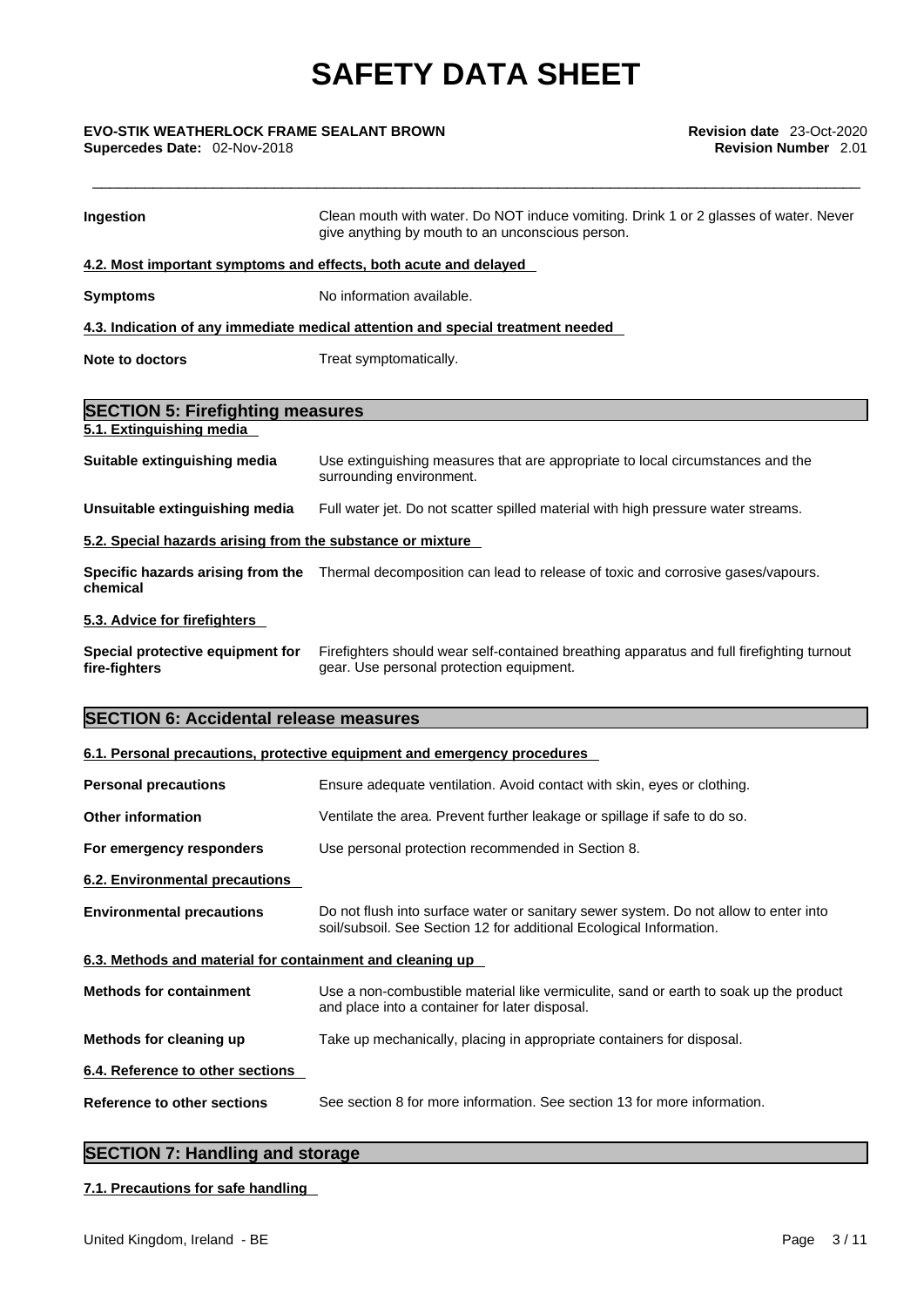**Supercedes Date:** 02-Nov-2018 **Revision Number** 2.01

| Advice on safe handling                                           | Ensure adequate ventilation. Use personal protective equipment as required. Avoid<br>contact with skin, eyes or clothing.                                                                                                     |  |
|-------------------------------------------------------------------|-------------------------------------------------------------------------------------------------------------------------------------------------------------------------------------------------------------------------------|--|
| <b>General hygiene considerations</b>                             | Handle in accordance with good industrial hygiene and safety practice. Do not eat, drink<br>or smoke when using this product. Wash thoroughly after handling. Take off all<br>contaminated clothing and wash it before reuse. |  |
| 7.2. Conditions for safe storage, including any incompatibilities |                                                                                                                                                                                                                               |  |
| <b>Storage Conditions</b>                                         | Keep container tightly closed in a dry and well-ventilated place. Keep away from food,<br>drink and animal feedingstuffs.                                                                                                     |  |
| 7.3. Specific end use(s)                                          |                                                                                                                                                                                                                               |  |
| <b>Specific Use(s)</b><br>Sealant.                                |                                                                                                                                                                                                                               |  |
|                                                                   | Risk Management Methods (RMM) The information required is contained in this Safety Data Sheet.                                                                                                                                |  |
| <b>Other information</b>                                          | Observe technical data sheet.                                                                                                                                                                                                 |  |

## **SECTION 8: Exposure controls/personal protection**

#### **8.1. Control parameters**

#### **Exposure Limits**

| <b>Chemical name</b> | <b>European Union</b>     | <b>Ireland</b>              | <b>United Kingdom</b>        |
|----------------------|---------------------------|-----------------------------|------------------------------|
| Ethanol              |                           | STEL: 1000 ppm              | TWA: 1000 ppm                |
| 64-17-5              |                           |                             | TWA: 1920 mg/m <sup>3</sup>  |
|                      |                           |                             | STEL: 3000 ppm               |
|                      |                           |                             | STEL: 5760 mg/m <sup>3</sup> |
| Methyl alcohol       | TWA: 200 ppm              | TWA: 200 ppm                | TWA: 200 ppm                 |
| 67-56-1              | TWA: $260 \text{ mg/m}^3$ | TWA: $260 \text{ mg/m}^3$   | TWA: $266$ mg/m <sup>3</sup> |
|                      |                           | STEL: 600 ppm               | STEL: 250 ppm                |
|                      |                           | STEL: 780 mg/m <sup>3</sup> | STEL: 333 mg/m <sup>3</sup>  |
|                      |                           | Sk*                         | Sk*                          |

#### **Derived No Effect Level (DNEL)** No information available

| <b>Derived No Effect Level (DNEL)</b>           |                                           |                                   |               |  |
|-------------------------------------------------|-------------------------------------------|-----------------------------------|---------------|--|
|                                                 | 3-(Triethoxysilyl) propylamine (919-30-2) |                                   |               |  |
| Type                                            | Exposure route                            | Derived No Effect Level<br>(DNEL) | Safety factor |  |
| worker<br>Long term<br>Systemic health effects  | Inhalation                                | 59 mg/m $3$                       |               |  |
| worker<br>Short term<br>Systemic health effects | Inhalation                                | 59 mg/m $3$                       |               |  |
| worker<br>Long term<br>Systemic health effects  | Dermal                                    | 8.3 mg/kg bw/d                    |               |  |
| worker<br>Short term<br>Systemic health effects | Dermal                                    | 8.3 mg/kg bw/d                    |               |  |

| Titanium dioxide (13463-67-7) |                        |                                  |                      |
|-------------------------------|------------------------|----------------------------------|----------------------|
| Type                          | <b>IExposure</b> route | Derived No Effect Level<br>(DNEL | <b>Safety factor</b> |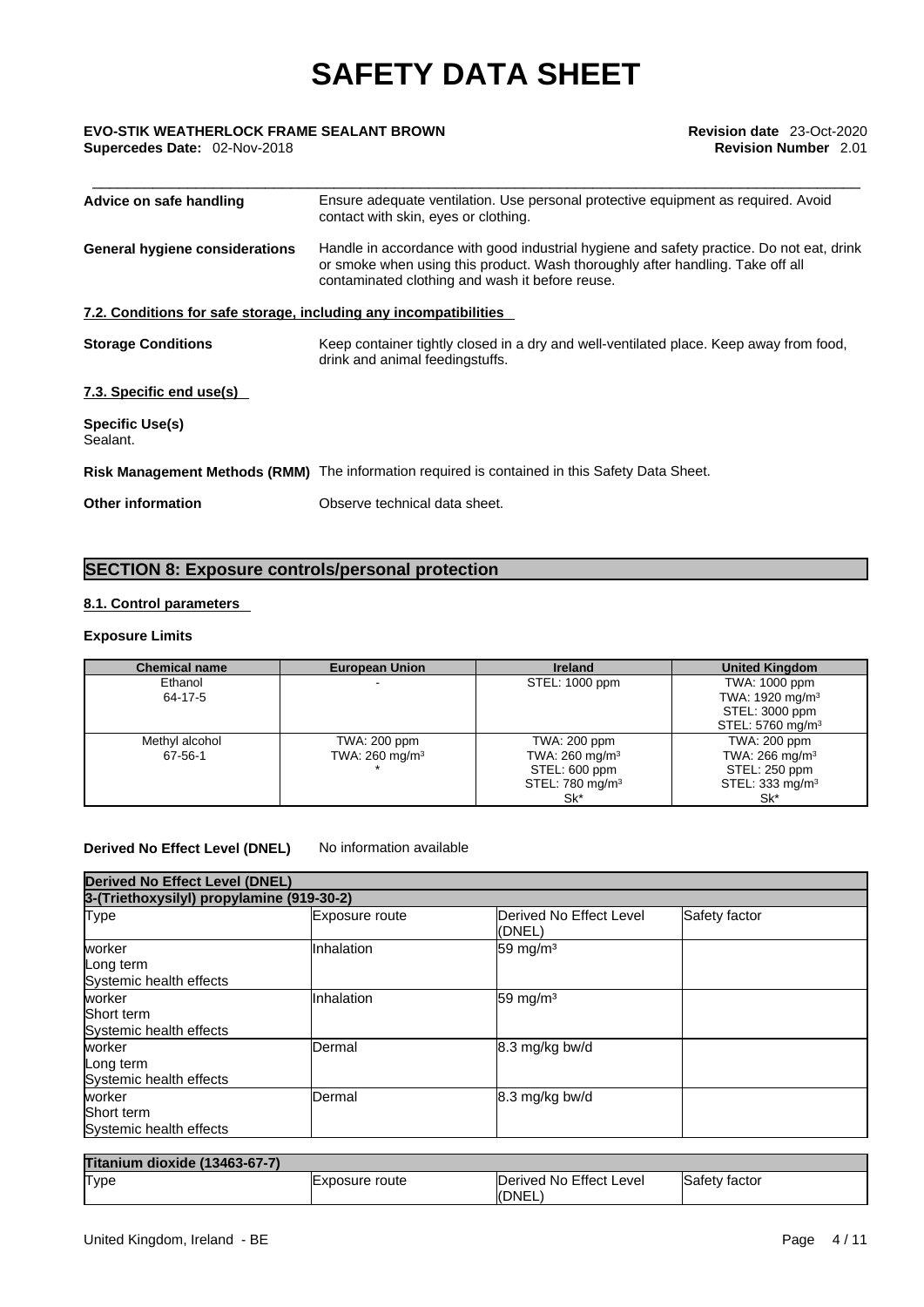\_\_\_\_\_\_\_\_\_\_\_\_\_\_\_\_\_\_\_\_\_\_\_\_\_\_\_\_\_\_\_\_\_\_\_\_\_\_\_\_\_\_\_\_\_\_\_\_\_\_\_\_\_\_\_\_\_\_\_\_\_\_\_\_\_\_\_\_\_\_\_\_\_\_\_\_\_\_\_\_\_\_\_\_\_\_\_\_\_ **EVO-STIK WEATHERLOCK FRAME SEALANT BROWN Revision date** 23-Oct-2020 **Supercedes Date:** 02-Nov-2018 **Revision Number** 2.01

| worker               | Inhalation | $10 \text{ mg/m}^3$ |  |
|----------------------|------------|---------------------|--|
| Long term            |            |                     |  |
| Local health effects |            |                     |  |

| <b>Derived No Effect Level (DNEL)</b><br>3-(Triethoxysilyl) propylamine (919-30-2) |            |                        |  |
|------------------------------------------------------------------------------------|------------|------------------------|--|
|                                                                                    |            |                        |  |
| Consumer<br>Long term<br>Systemic health effects                                   | Inhalation | $17 \text{ mg/m}^3$    |  |
| Consumer<br><b>Short term</b><br>Systemic health effects                           | Inhalation | 17.4 mg/m <sup>3</sup> |  |
| Consumer<br>Long term<br>Systemic health effects                                   | Dermal     | 5 mg/kg bw/d           |  |
| Consumer<br>Short term<br>Systemic health effects                                  | Dermal     | 5 mg/kg bw/d           |  |

| <b>Titanium dioxide (13463-67-7)</b> |                |                                    |               |
|--------------------------------------|----------------|------------------------------------|---------------|
| Type                                 | Exposure route | Derived No Effect Level<br>l(DNEL) | Safety factor |
| Consumer                             | <b>Oral</b>    | 700 mg/kg bw/d                     |               |
| Long term                            |                |                                    |               |
| Systemic health effects              |                |                                    |               |

#### **Predicted No Effect Concentration** No information available. **(PNEC)**

| <b>Predicted No Effect Concentration (PNEC)</b> |                                                 |
|-------------------------------------------------|-------------------------------------------------|
| 3-(Triethoxysilyl) propylamine (919-30-2)       |                                                 |
| Environmental compartment                       | <b>Predicted No Effect Concentration (PNEC)</b> |
| Freshwater                                      | $0.33$ mg/                                      |
| Marine water                                    | $0.033$ ma/l                                    |

| Titanium dioxide (13463-67-7)                             |  |  |
|-----------------------------------------------------------|--|--|
| $\Gamma$ as the second second of the second second second |  |  |

| Environmental compartment          | <b>Predicted No Effect Concentration (PNEC)</b> |
|------------------------------------|-------------------------------------------------|
| Marine water                       | $0.0184$ mg/l                                   |
| Freshwater sediment                | 1000 mg/kg                                      |
| Freshwater                         | $0.184$ mg/l                                    |
| Marine sediment                    | $100$ mg/kg                                     |
| Soil                               | $100$ mg/kg                                     |
| Microorganisms in sewage treatment | $100$ mg/l                                      |
| Freshwater - intermittent          | $0.193$ mg/l                                    |

#### **8.2. Exposure controls**

**Engineering controls** Ensure adequate ventilation, especially in confined areas.

## **Personal Protective Equipment**

Wear safety glasses with side shields (or goggles). Eye protection must conform to standard EN 166 **Hand protection** Wear protective gloves. Gloves must conform to standard EN 374. Ensure that the breakthrough time of the glove material is not exceeded. Refer to glove supplier for information on breakthrough time for specific gloves. The breakthrough time of the gloves depends on the material and the thickness as well as the temperature. **Skin and body protection** None under normal use conditions. **Respiratory protection** In case of inadequate ventilation wear respiratory protection. Wear a respirator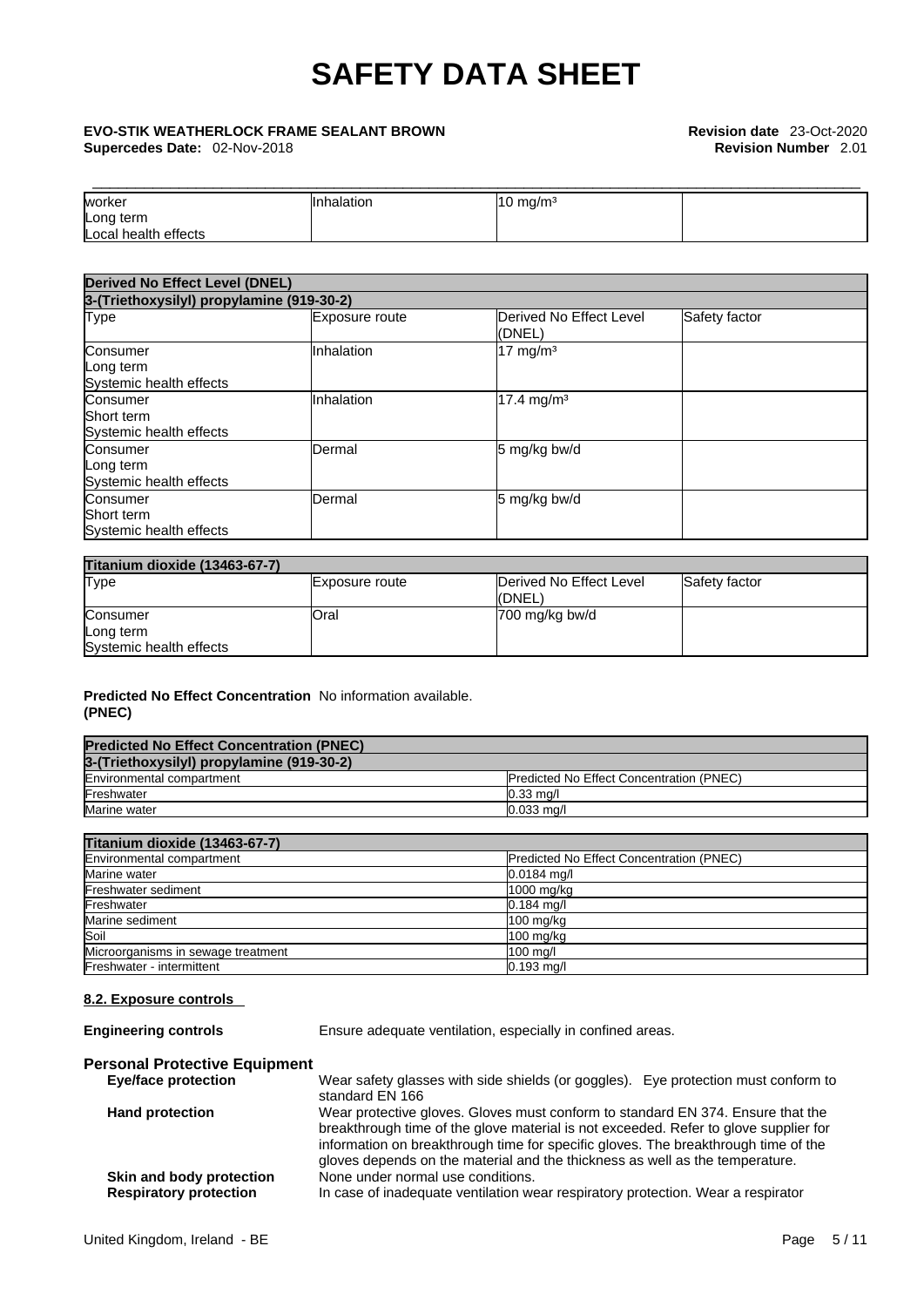\_\_\_\_\_\_\_\_\_\_\_\_\_\_\_\_\_\_\_\_\_\_\_\_\_\_\_\_\_\_\_\_\_\_\_\_\_\_\_\_\_\_\_\_\_\_\_\_\_\_\_\_\_\_\_\_\_\_\_\_\_\_\_\_\_\_\_\_\_\_\_\_\_\_\_\_\_\_\_\_\_\_\_\_\_\_\_\_\_ **EVO-STIK WEATHERLOCK FRAME SEALANT BROWN Revision date** 23-Oct-2020 **Supercedes Date:** 02-Nov-2018 **Revision Number** 2.01

conforming to EN 140 with Type A filter or better. **Recommended filter type:** Organic gases and vapours filter conforming to EN 14387. Brown.

**Environmental exposure controls** Do not allow uncontrolled discharge of product into the environment.

#### **SECTION 9: Physical and chemical properties**

#### **9.1. Information on basic physical and chemical properties**

| <b>Physical state</b>                                       | Solid                    |                  |
|-------------------------------------------------------------|--------------------------|------------------|
| Appearance                                                  | Paste Viscous            |                  |
| Colour                                                      | <b>Brown</b>             |                  |
| <b>Odour</b>                                                | Characteristic           |                  |
| <b>Odour threshold</b>                                      | No information available |                  |
| <b>Property</b>                                             | <b>Values</b>            | Remarks • Method |
| рH                                                          | No data available        |                  |
| Melting point / freezing point                              | No data available        |                  |
| Boiling point / boiling range                               | > 300 °C                 |                  |
| <b>Flash point</b>                                          | > 100 °C                 |                  |
| <b>Evaporation rate</b>                                     | No data available        |                  |
| Flammability (solid, gas)                                   | No data available        |                  |
| <b>Flammability Limit in Air</b>                            |                          |                  |
| Upper flammability or explosive No data available           |                          |                  |
| <b>limits</b>                                               |                          |                  |
| Lower flammability or explosive No data available<br>limits |                          |                  |
| Vapour pressure                                             | No data available        |                  |
| <b>Relative vapour density</b>                              | No data available        |                  |
| <b>Relative density</b>                                     | 1                        |                  |
| <b>Water solubility</b>                                     | Immiscible in water      |                  |
| Solubility(ies)                                             | No data available        |                  |
| <b>Partition coefficient</b>                                | No data available        |                  |
| <b>Autoignition temperature</b>                             | No data available        |                  |
| <b>Decomposition temperature</b>                            | No data available        |                  |
| <b>Kinematic viscosity</b>                                  | No data available        |                  |
| <b>Dynamic viscosity</b>                                    | No data available        |                  |
| <b>Explosive properties</b>                                 | No data available        |                  |
| <b>Oxidising properties</b>                                 | No data available        |                  |
|                                                             |                          |                  |
| 9.2. Other information                                      | No information available |                  |
| Solid content (%)                                           |                          |                  |
| <b>VOC Content (%)</b>                                      | $0.00$ g/L               |                  |
| Density                                                     | 1.02 $g/cm^{3}$          |                  |
|                                                             |                          |                  |

### **SECTION 10: Stability and reactivity**

| 10.1. Reactivity                                                                                |                                 |
|-------------------------------------------------------------------------------------------------|---------------------------------|
| <b>Reactivity</b>                                                                               | No information available.       |
| 10.2. Chemical stability                                                                        |                                 |
| <b>Stability</b>                                                                                | Stable under normal conditions. |
| <b>Explosion data</b><br>Sensitivity to mechanical<br>impact<br>Sensitivity to static discharge | None.<br>None.                  |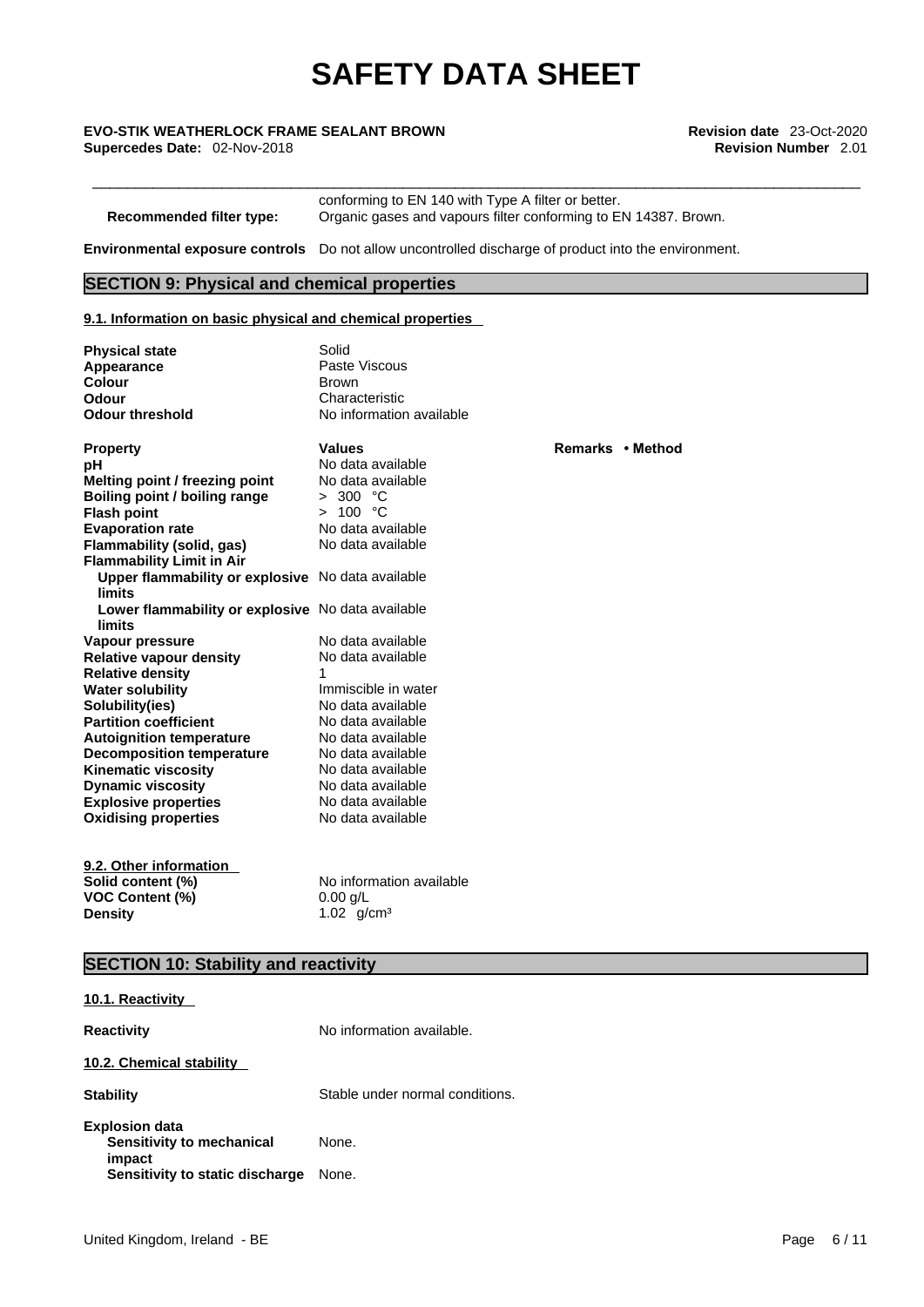# \_\_\_\_\_\_\_\_\_\_\_\_\_\_\_\_\_\_\_\_\_\_\_\_\_\_\_\_\_\_\_\_\_\_\_\_\_\_\_\_\_\_\_\_\_\_\_\_\_\_\_\_\_\_\_\_\_\_\_\_\_\_\_\_\_\_\_\_\_\_\_\_\_\_\_\_\_\_\_\_\_\_\_\_\_\_\_\_\_ **EVO-STIK WEATHERLOCK FRAME SEALANT BROWN Revision date** 23-Oct-2020

**Supercedes Date:** 02-Nov-2018 **Revision Number** 2.01

| 10.3. Possibility of hazardous reactions                                |                                                                                                                                                                                                                      |  |  |  |  |  |
|-------------------------------------------------------------------------|----------------------------------------------------------------------------------------------------------------------------------------------------------------------------------------------------------------------|--|--|--|--|--|
| <b>Possibility of hazardous reactions</b> None under normal processing. |                                                                                                                                                                                                                      |  |  |  |  |  |
| 10.4. Conditions to avoid                                               |                                                                                                                                                                                                                      |  |  |  |  |  |
| <b>Conditions to avoid</b>                                              | None known based on information supplied.                                                                                                                                                                            |  |  |  |  |  |
| 10.5. Incompatible materials                                            |                                                                                                                                                                                                                      |  |  |  |  |  |
| Incompatible materials                                                  | None known based on information supplied.                                                                                                                                                                            |  |  |  |  |  |
| 10.6. Hazardous decomposition products                                  |                                                                                                                                                                                                                      |  |  |  |  |  |
| <b>Hazardous decomposition</b><br>products                              | No information available. Small amounts of methanol (CAS 67-56-1) are formed by<br>hydrolysis and released upon curing. Small amounts of ethanol (CAS 64-17-5) are<br>formed by hydrolysis and released upon curing. |  |  |  |  |  |

### **SECTION 11: Toxicological information**

#### **11.1. Information on toxicological effects**

#### **Information on likely routes of exposure**

#### **Product Information** .

| <b>Inhalation</b>   | Based on available data, the classification criteria are not met.            |
|---------------------|------------------------------------------------------------------------------|
| Eye contact         | Based on available data, the classification criteria are not met.            |
| <b>Skin contact</b> | Based on available data, the classification criteria are not met.            |
| Ingestion           | Based on available data, the classification criteria are not met.            |
|                     | Symptoms related to the physical, chemical and toxicological characteristics |
|                     |                                                                              |

**Symptoms** No information available.

#### **Numerical measures of toxicity**

#### **Acute toxicity**

**The following values are calculated based on chapter 3.1 of the GHS document**

#### **Component Information**

| Chemical name                  | Oral LD50                 | Dermal LD50                 | Inhalation LC50            |
|--------------------------------|---------------------------|-----------------------------|----------------------------|
| 2-Butanone, oxime              | $=930$ mg/kg (Rattus)     | 1000 - 1800 mg/kg           | $>4.83$ mg/L (Rattus) 4 h  |
| $96-29-7$                      |                           | (Oryctolagus cuniculus)     |                            |
| 3-(Triethoxysilyl) propylamine | $LD50 = 1490$ mg/kg (Rat, | $LD50 = 4076$ mg/kg         | $LC50 > 144$ mg/L (6h) Rat |
| 919-30-2                       | female) EPA OTS 798.1175  | (Oryctolagus cuniculus) EPA | (Vapour)                   |
|                                |                           | OTS 798,1100                |                            |
| Titanium dioxide               | $>10000$ mg/kg (Rattus)   | LD50 > 10000 mg/Kg          | $>5$ mg/l                  |
| 13463-67-7                     |                           |                             |                            |

#### **Delayed and immediate effects as well as chronic effects from short and long-term exposure**

**Skin corrosion/irritation** Based on available data, the classification criteria are not met.

#### Component Information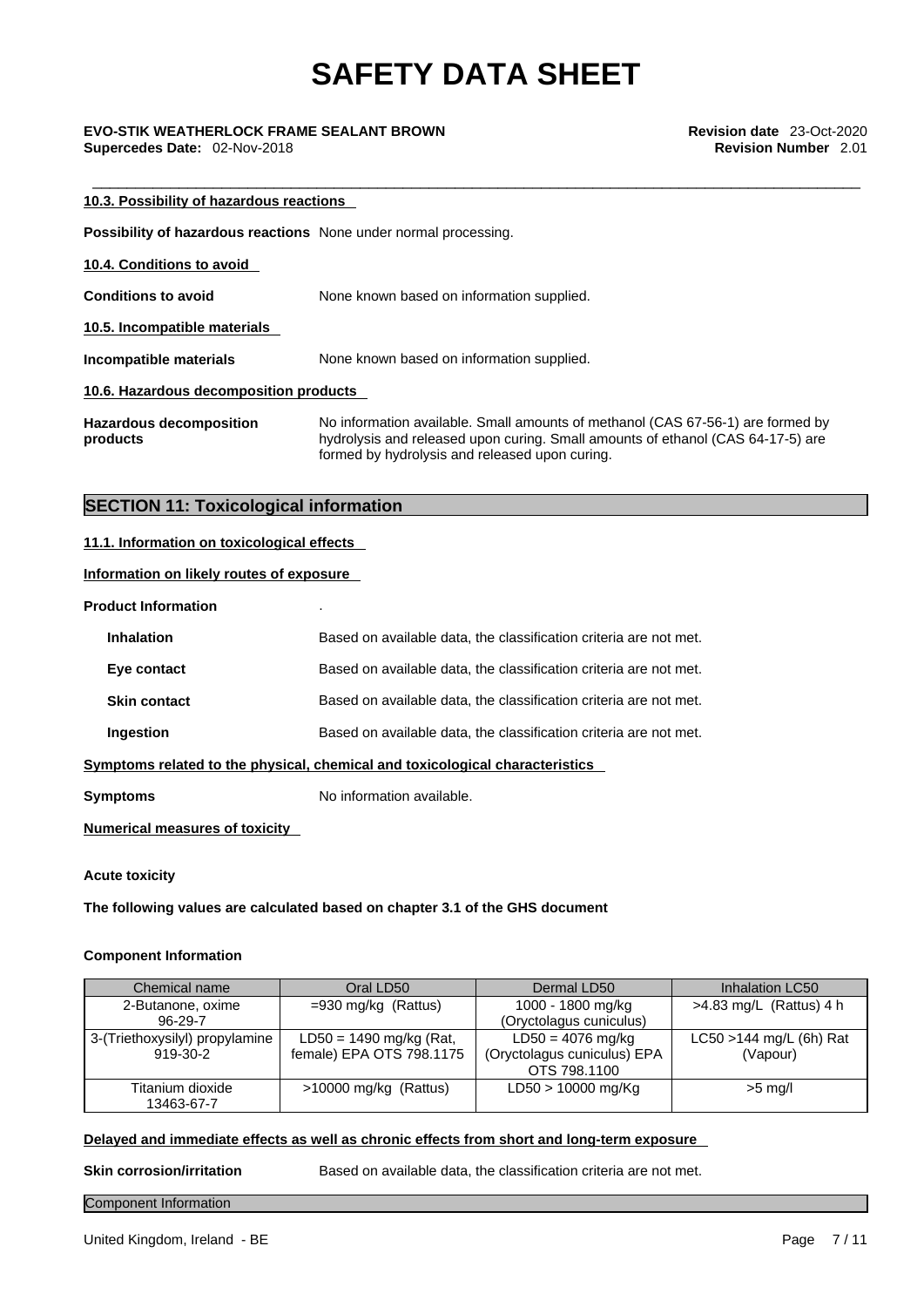# \_\_\_\_\_\_\_\_\_\_\_\_\_\_\_\_\_\_\_\_\_\_\_\_\_\_\_\_\_\_\_\_\_\_\_\_\_\_\_\_\_\_\_\_\_\_\_\_\_\_\_\_\_\_\_\_\_\_\_\_\_\_\_\_\_\_\_\_\_\_\_\_\_\_\_\_\_\_\_\_\_\_\_\_\_\_\_\_\_ **EVO-STIK WEATHERLOCK FRAME SEALANT BROWN Revision date** 23-Oct-2020

| Titanium dioxide (13463-67-7)             |          |                                                                   |                                                                   |                |               |              |
|-------------------------------------------|----------|-------------------------------------------------------------------|-------------------------------------------------------------------|----------------|---------------|--------------|
| Method                                    | lSpecies |                                                                   | Exposure route                                                    | Effective dose | Exposure time | Results      |
| OECD Test No. 404:<br><b>Acute Dermal</b> |          |                                                                   |                                                                   |                |               | Non-irritant |
| Irritation/Corrosion                      |          |                                                                   |                                                                   |                |               |              |
| Serious eye damage/eye irritation         |          |                                                                   | Based on available data, the classification criteria are not met. |                |               |              |
| <b>Respiratory or skin sensitisation</b>  |          | Based on available data, the classification criteria are not met. |                                                                   |                |               |              |

**Germ cell mutagenicity** Based on available data, the classification criteria are not met.

**Carcinogenicity** Based on available data, the classification criteria are not met.

| <b>Chemical name</b>           | <b>European Union</b> |
|--------------------------------|-----------------------|
| 2-Butanone, oxime<br>96-29-7   | Carc. 2               |
| Titanium dioxide<br>13463-67-7 | Carc. 2               |

The table below indicates whether each agency has listed any ingredient as a carcinogen.

| <b>Reproductive toxicity</b>    | Based on available data, the classification criteria are not met. |
|---------------------------------|-------------------------------------------------------------------|
| <b>STOT - single exposure</b>   | Based on available data, the classification criteria are not met. |
| <b>STOT - repeated exposure</b> | Based on available data, the classification criteria are not met. |
| <b>Aspiration hazard</b>        | Based on available data, the classification criteria are not met. |

## **SECTION 12: Ecological information**

### **12.1. Toxicity**

#### **Ecotoxicity** .

| Chemical name                     | Algae/aquatic<br>plants                                  | <b>Fish</b>                                                                                                                                                               | Toxicity to<br>microorganisms                               | Crustacea                                    | M-Factor | M-Factor<br>(long-term) |
|-----------------------------------|----------------------------------------------------------|---------------------------------------------------------------------------------------------------------------------------------------------------------------------------|-------------------------------------------------------------|----------------------------------------------|----------|-------------------------|
| 2-Butanone, oxime<br>96-29-7      | $EC50: = 83mg/L$<br>(72h.<br>Desmodesmus<br>subspicatus) | LC50:<br>$=760$ mg/L (96h, $ $<br>Poecilia<br>reticulata) LC50:<br>777 - 914mg/L<br>(96h.<br>Pimephales<br>promelas) LC50:<br>320 - 1000mg/L<br>(96h, Leuciscus)<br>idus) | $EC50 = 281$<br>mg/L 17 $h$<br>$EC50 = 950$<br>$mq/L$ 5 min | EC50:<br>$=750$ mg/L (48h,<br>Daphnia magna) |          |                         |
| 3-(Triethoxysilyl)<br>propylamine | EC50 (72h)<br>>1000 mg/L                                 | LC50 (96h)<br>$>934$ mg/L                                                                                                                                                 |                                                             | EC50 (48h)<br>$=$ 331 mg/L                   |          |                         |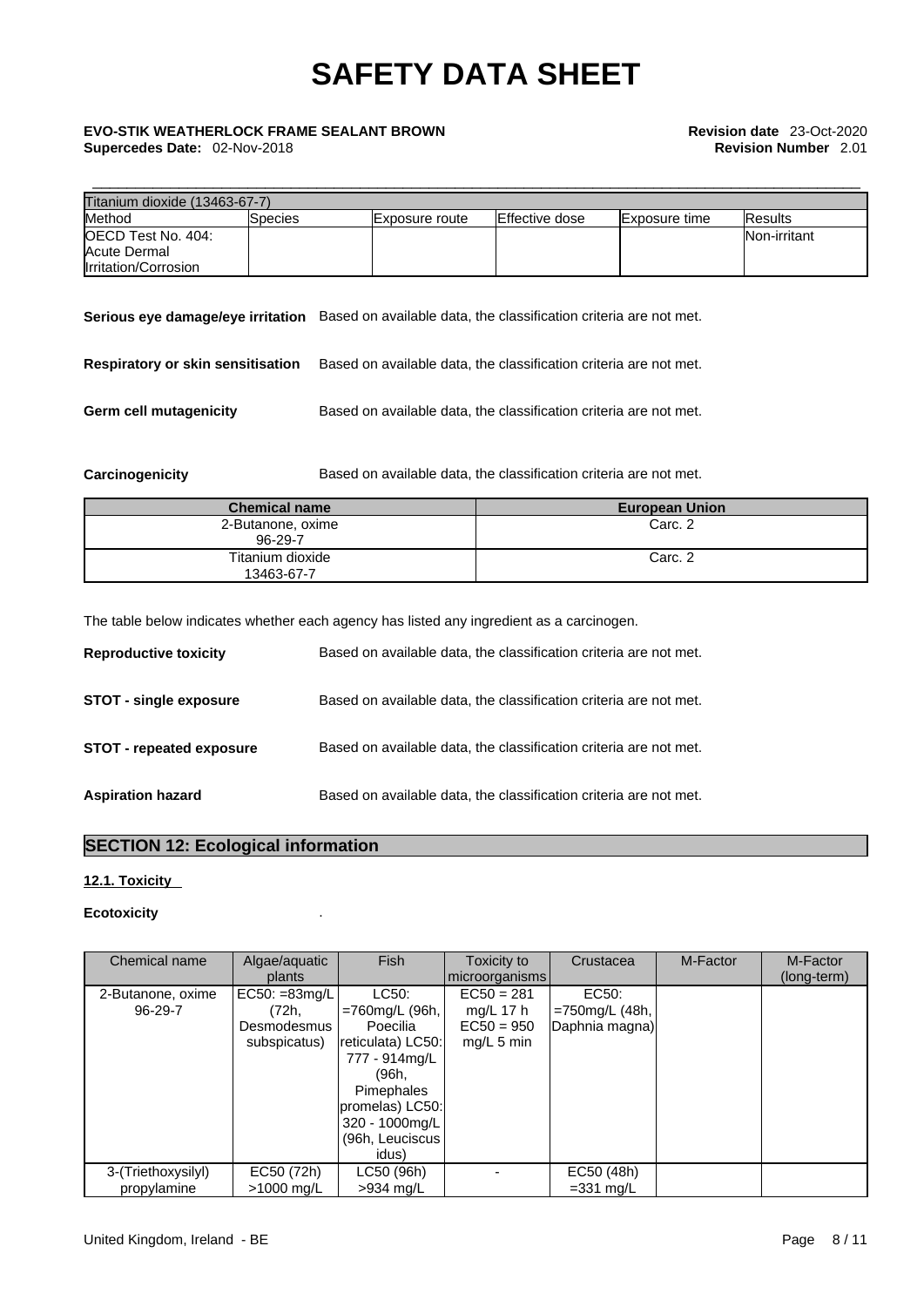## \_\_\_\_\_\_\_\_\_\_\_\_\_\_\_\_\_\_\_\_\_\_\_\_\_\_\_\_\_\_\_\_\_\_\_\_\_\_\_\_\_\_\_\_\_\_\_\_\_\_\_\_\_\_\_\_\_\_\_\_\_\_\_\_\_\_\_\_\_\_\_\_\_\_\_\_\_\_\_\_\_\_\_\_\_\_\_\_\_ **EVO-STIK WEATHERLOCK FRAME SEALANT BROWN Revision date** 23-Oct-2020 **Supercedes Date:** 02-Nov-2018 **Revision Number** 2.01

| 919-30-2                       | Green algae<br>(desmodesmus  <br>subspicatus)<br>(OECD TG 201)      | (Brachydanio<br>rerio) (OECD<br>TG 203) | Daphnia magna<br>(OECD TG 202) |  |
|--------------------------------|---------------------------------------------------------------------|-----------------------------------------|--------------------------------|--|
| Titanium dioxide<br>13463-67-7 | LC50 (96h)<br>>10000 mg/l<br>(Cyprinodon<br>variegatus)<br>OECD 203 |                                         |                                |  |

#### **12.2. Persistence and degradability**

**Persistence and degradability** No information available.

#### **12.3. Bioaccumulative potential**

**Bioaccumulation** There is no data for this product.

#### **Component Information**

| Chemical name                              | <b>Partition coefficient</b> | Bioconcentration factor (BCF) |
|--------------------------------------------|------------------------------|-------------------------------|
| 2-Butanone, oxime<br>96-29-7               | 0.65                         | 5.d                           |
| 3-(Triethoxysilyl) propylamine<br>919-30-2 |                              |                               |

#### **12.4. Mobility in soil**

**Mobility in soil** No information available.

#### **12.5. Results of PBT and vPvB assessment**

**PBT and vPvB assessment** . The components in this formulation do not meet the criteria for classification as PBT or vPvB.

| Chemical name                              | PBT and vPvB assessment         |
|--------------------------------------------|---------------------------------|
| 2-Butanone, oxime<br>96-29-7               | The substance is not PBT / vPvB |
| 3-(Triethoxysilyl) propylamine<br>919-30-2 | The substance is not PBT / vPvB |
| Titanium dioxide                           | The substance is not PBT / vPvB |
| 13463-67-7                                 | PBT assessment does not apply   |

#### **12.6. Other adverse effects**

**Other adverse effects** No information available.

#### **SECTION 13: Disposal considerations**

#### **13.1. Waste treatment methods**

| Dispose of contents/container in accordance with local, regional, national, and<br>international regulations as applicable. |
|-----------------------------------------------------------------------------------------------------------------------------|
| Do not reuse empty containers. Handle contaminated packages in the same way as the<br>product itself.                       |
| 08 04 10 waste adhesives and sealants other than those mentioned in 08 04 09                                                |
|                                                                                                                             |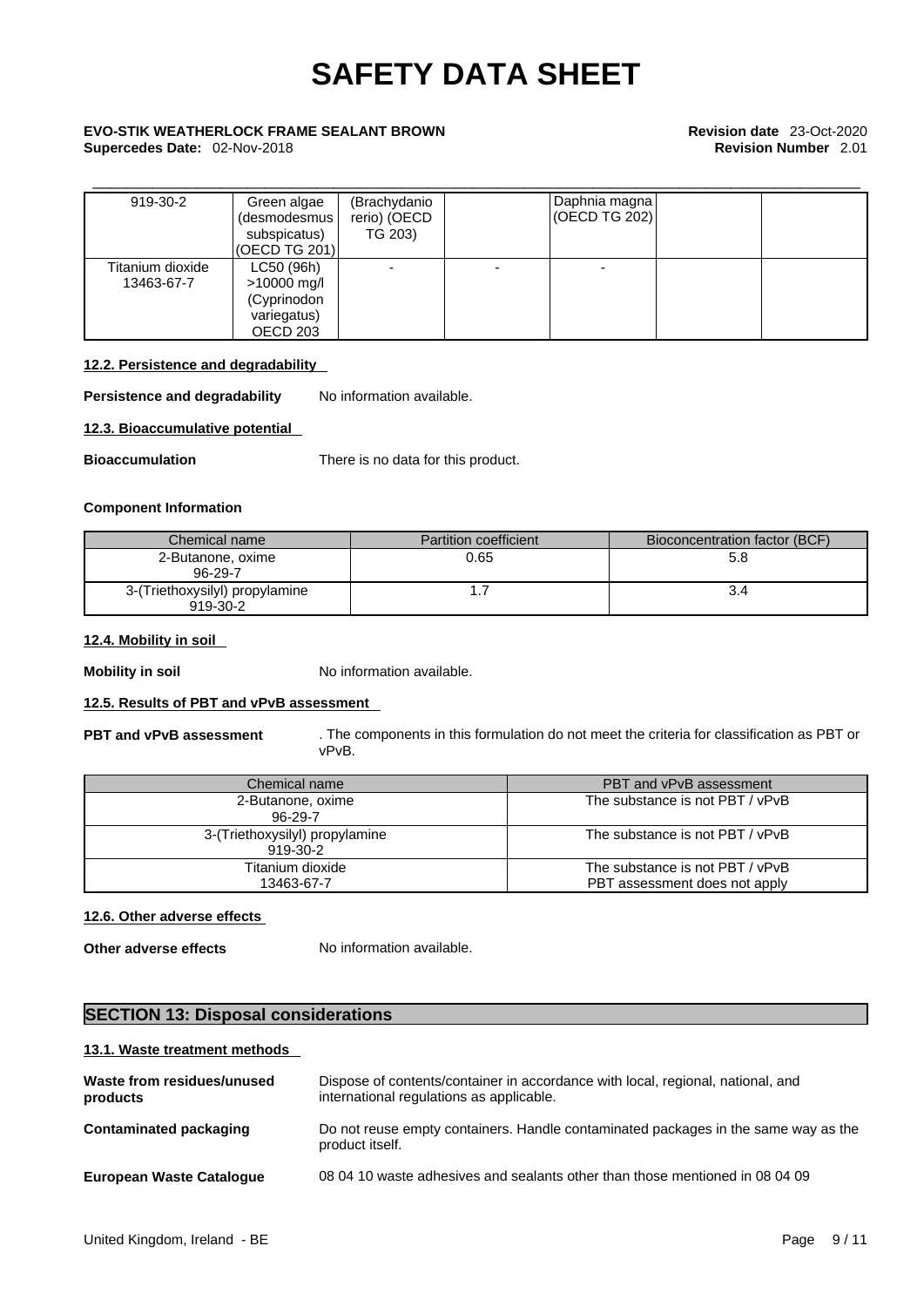# \_\_\_\_\_\_\_\_\_\_\_\_\_\_\_\_\_\_\_\_\_\_\_\_\_\_\_\_\_\_\_\_\_\_\_\_\_\_\_\_\_\_\_\_\_\_\_\_\_\_\_\_\_\_\_\_\_\_\_\_\_\_\_\_\_\_\_\_\_\_\_\_\_\_\_\_\_\_\_\_\_\_\_\_\_\_\_\_\_ **EVO-STIK WEATHERLOCK FRAME SEALANT BROWN Revision date** 23-Oct-2020

**Supercedes Date:** 02-Nov-2018 **Revision Number** 2.01

**Other information** Waste codes should be assigned by the user based on the application for which the product was used.

### **SECTION 14: Transport information**

| Land transport (ADR/RID)<br>14.1 UN number or ID number<br>14.2 Proper Shipping Name<br>14.3 Transport hazard class(es)<br>14.4 Packing group<br>14.5 Environmental hazards<br><b>14.6 Special Provisions</b> | Not regulated<br>Not regulated<br>Not regulated<br>Not regulated<br>Not applicable<br>None |                |
|---------------------------------------------------------------------------------------------------------------------------------------------------------------------------------------------------------------|--------------------------------------------------------------------------------------------|----------------|
| <b>IMDG</b>                                                                                                                                                                                                   |                                                                                            |                |
| 14.1 UN number or ID number                                                                                                                                                                                   | Not regulated                                                                              |                |
| 14.2 Proper Shipping Name                                                                                                                                                                                     | Not regulated                                                                              |                |
| 14.3 Transport hazard class(es)                                                                                                                                                                               | Not regulated                                                                              |                |
| 14.4 Packing group                                                                                                                                                                                            | Not regulated                                                                              |                |
| 14.5 Marine pollutant                                                                                                                                                                                         | ΝP                                                                                         |                |
| <b>14.6 Special Provisions</b>                                                                                                                                                                                | None                                                                                       |                |
|                                                                                                                                                                                                               | 14.7 Transport in bulk according to Annex II of MARPOL and the IBC Code                    | Not applicable |

| Air transport (ICAO-TI / IATA-DGR) |                                 |                |  |
|------------------------------------|---------------------------------|----------------|--|
|                                    | 14.1 UN number or ID number     | Not regulated  |  |
|                                    | 14.2 Proper Shipping Name       | Not regulated  |  |
|                                    | 14.3 Transport hazard class(es) | Not regulated  |  |
|                                    | 14.4 Packing group              | Not regulated  |  |
|                                    | 14.5 Environmental hazards      | Not applicable |  |
|                                    | <b>14.6 Special Provisions</b>  | None           |  |

### **Section 15: REGULATORY INFORMATION**

#### **15.1. Safety, health and environmental regulations/legislation specific for the substance or mixture**

**European Union** 

#### **Registration, Evaluation, Authorization, and Restriction of Chemicals (REACh) Regulation (EC 1907/2006)**

#### **SVHC: Substances of Very High Concern for Authorisation:**

This product does not contain candidate substances of very high concern at a concentration >=0.1% (Regulation (EC) No. 1907/2006 (REACH), Article 59)

#### **EU-REACH (1907/2006) - Annex XVII - Substances subject to Restriction**

This product does not contain substances subject to restriction (Regulation (EC) No. 1907/2006 (REACH), Annex XVII).

#### **Substance subject to authorisation per REACH Annex XIV**

This product does not contain substances subject to authorisation (Regulation (EC) No. 1907/2006 (REACH), Annex XIV)

**Ozone-depleting substances (ODS) regulation (EC) 1005/2009** Not applicable